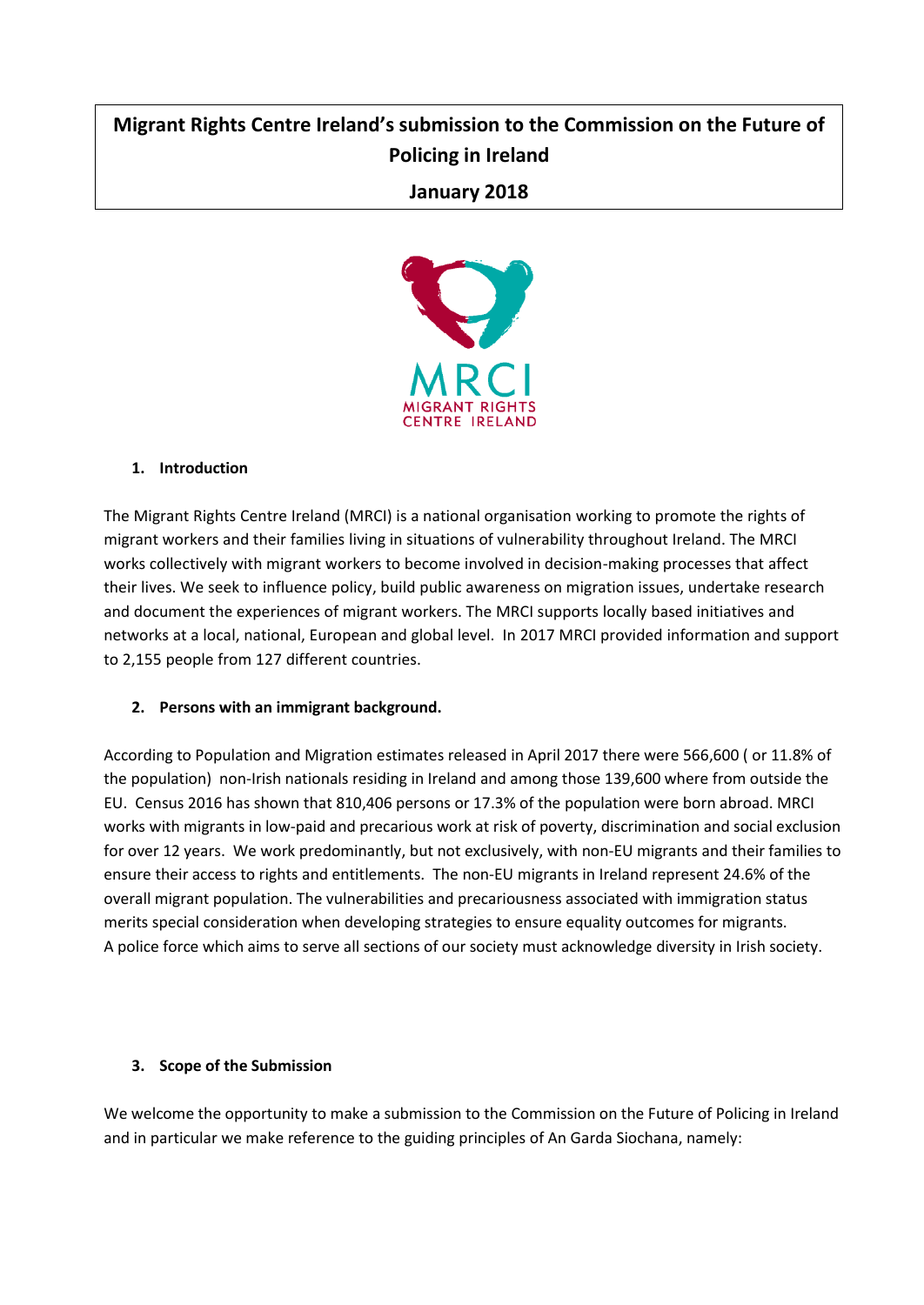- Independence and Impartiality.
- Respect of Human Rights.
- Support the proper and effective administration of justice.
- Support and cooperation of local communities and their engagement.

#### **4. Issues and Recommendations**

• *Ethnic Profiling*

Ethnic or racial profiling is the act of singling out an individual because of their race or ethnicity. Incidents of ethnic profiling by law enforcement agents and other State services have been on the rise. Currently, ethnic profiling in Ireland is not criminalised. This cannot be tolerated when Ireland is moving towards an intercultural society where the contributions of first and second generation migrant communities are valued.

The United Nations Committee on the Elimination of Racial Discrimination, in its concluding recommendations related to Ireland's  $5<sup>th</sup>$  to  $7<sup>th</sup>$  combined reports has urged the State to introduce legislation that prohibits racial profiling. It its recommendation it has expressly cited the need for the humane treatment of people of non-Irish origin by An Garda Siochana in accordance with human rights law. Incidences of ethnic profiling have been reported at borders, on public transport and in accessing services from An Garda Siochana. It is important that An Garda Siochana raises awareness of ethnic profiling among its members.

In particular, we would like to stress the incidences of ethnic profiling highlighted at border posts, including Dublin Airport, where no information on how to submit a complaint is provided to those who feel they have been wrongly treated or their case prejudiced.

• Anti-Racism

Racism prevents the successful integration of migrant communities. Unfortunately, it is currently on the rise according to the latest publication of the iReport dated January 2018 and compiled by ENAR Ireland, a network of over 30 organisations of which MRCI is a member. The involvement of the police force in the fight against racism is crucial. The Garda Racial, Intercultural and Diversity Office has been instrumental in listening to members of communities affected by racist incidents. It is important that the learning developed by the GRID office is shared consistently with all members of An Garda Siochana and that it reaches policy-making spaces.

Ireland does not legislation criminalizing hate crime, as such it is important that when reporting a crime, police officers are able to identify and note racial elements which could be the main factor or aggravating factor to the crime. Anti-racism training should be provided to all members of the force and prepared with input by member of different communities and anti-racist organsiations.

It is important that AGS commits itself to the promotion of anti-racist values and that there are strong measures for members of AGS who are found guilty of racist behavior.

• Provision of services to Undocumented migrants

It is important to highlight that among the immigrant population there is a number of them who are undocumented, or in other words who may not currently hold authorization to reside in the State. MRCI estimates their number between 20,000 to 26,000 adults and a further 2,000 to 6,000 minors. Irregular